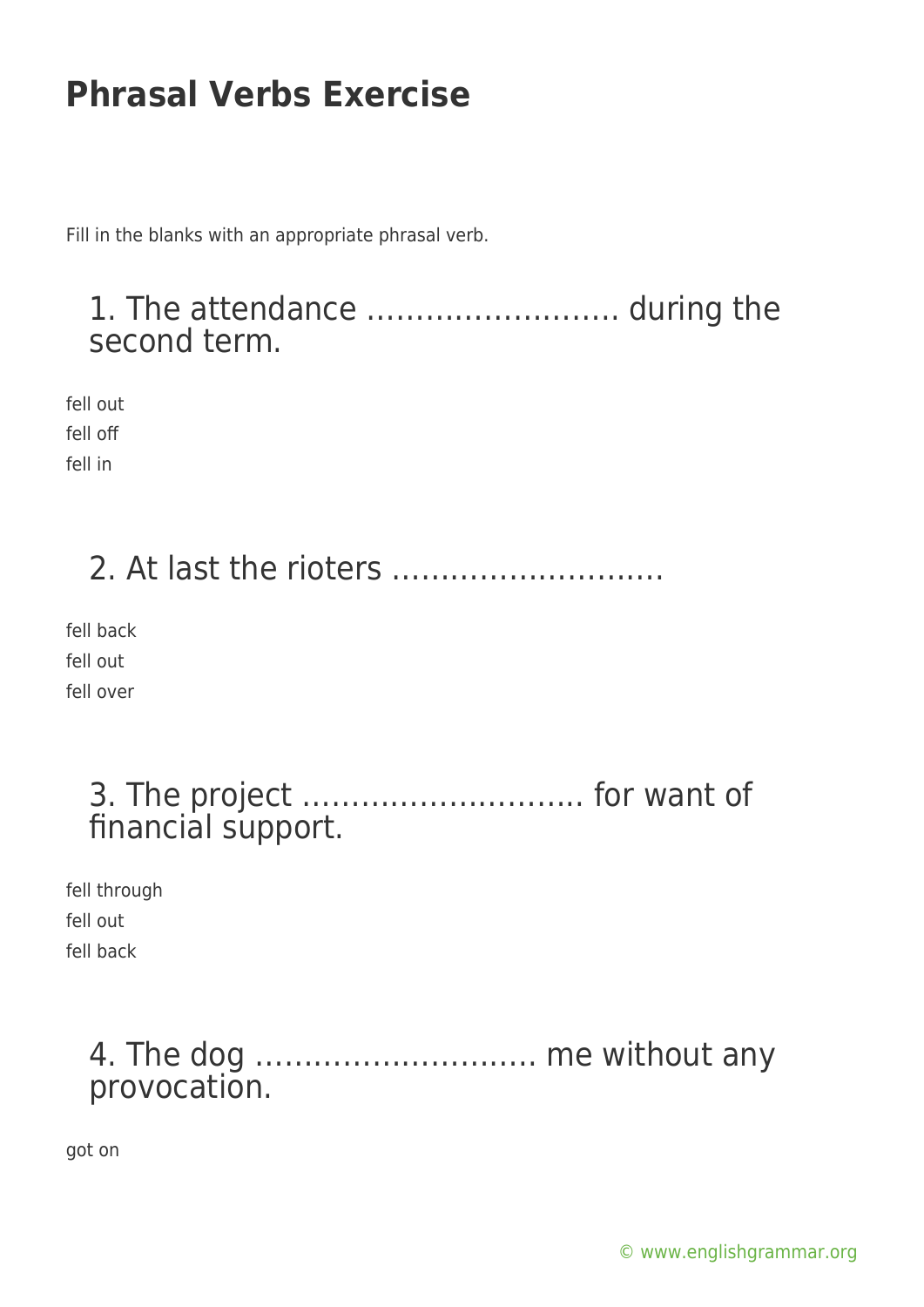got at got off

#### 5. The chief guest ………………………….. the prizes.

gave up gave off gave away

#### 6. She has ………………………… too much in her life.

gone over gone through gone after

#### 7. The travelers were ……………………….. by the robbers.

held off held up held over

[© www.englishgrammar.org](https://www.englishgrammar.org/)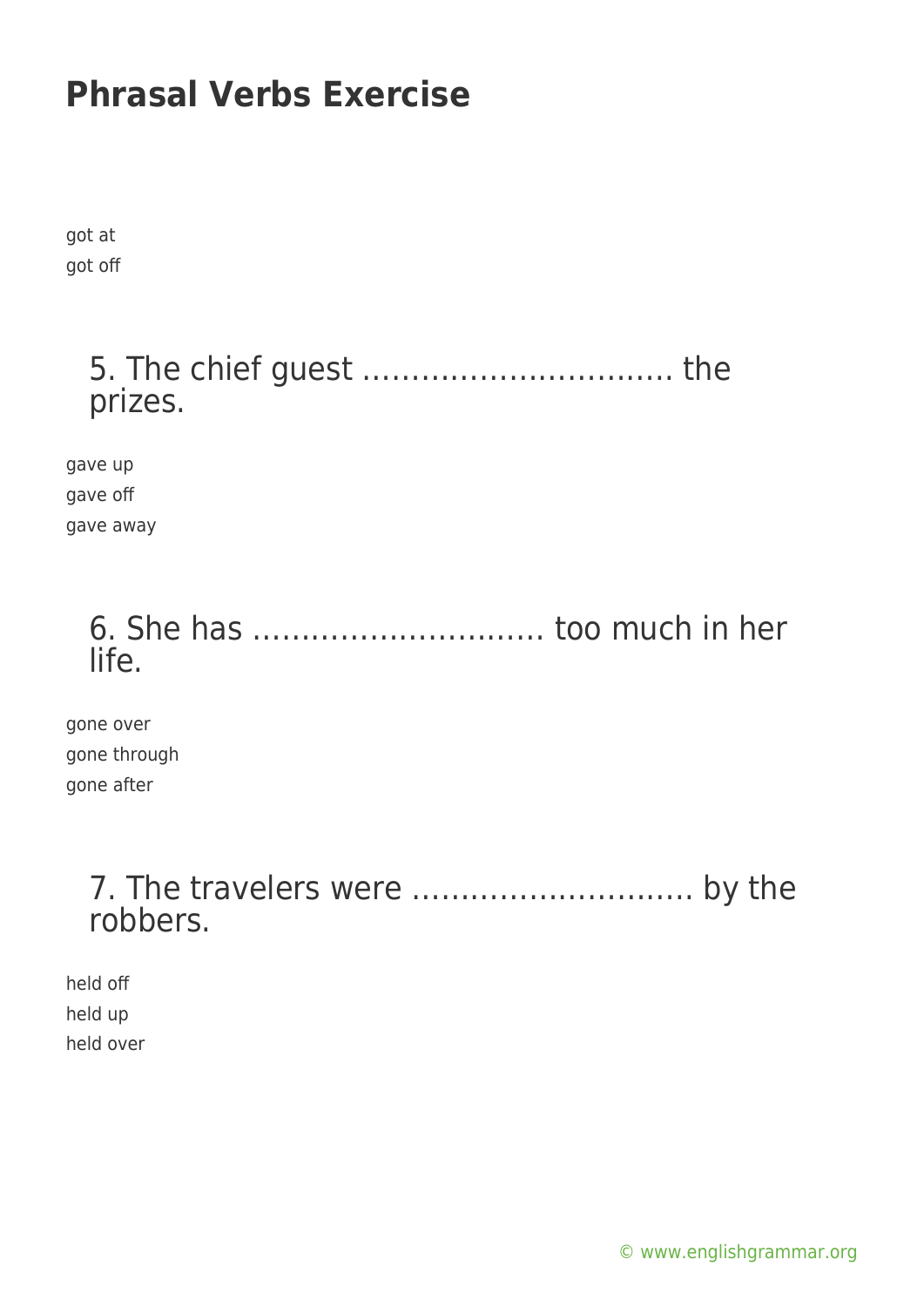8. One must try to ………………………. the reputation of one's family.

keep up keep on keep in

#### 9. Since the offender was a minor, he was ……………………….. with a fine.

let up let over let off

### 10. Things are ……………………….. for us.

looking over looking up looking on

#### 11. I didn't hear that. It completely ………………………….

passed me over passed me up passed me by